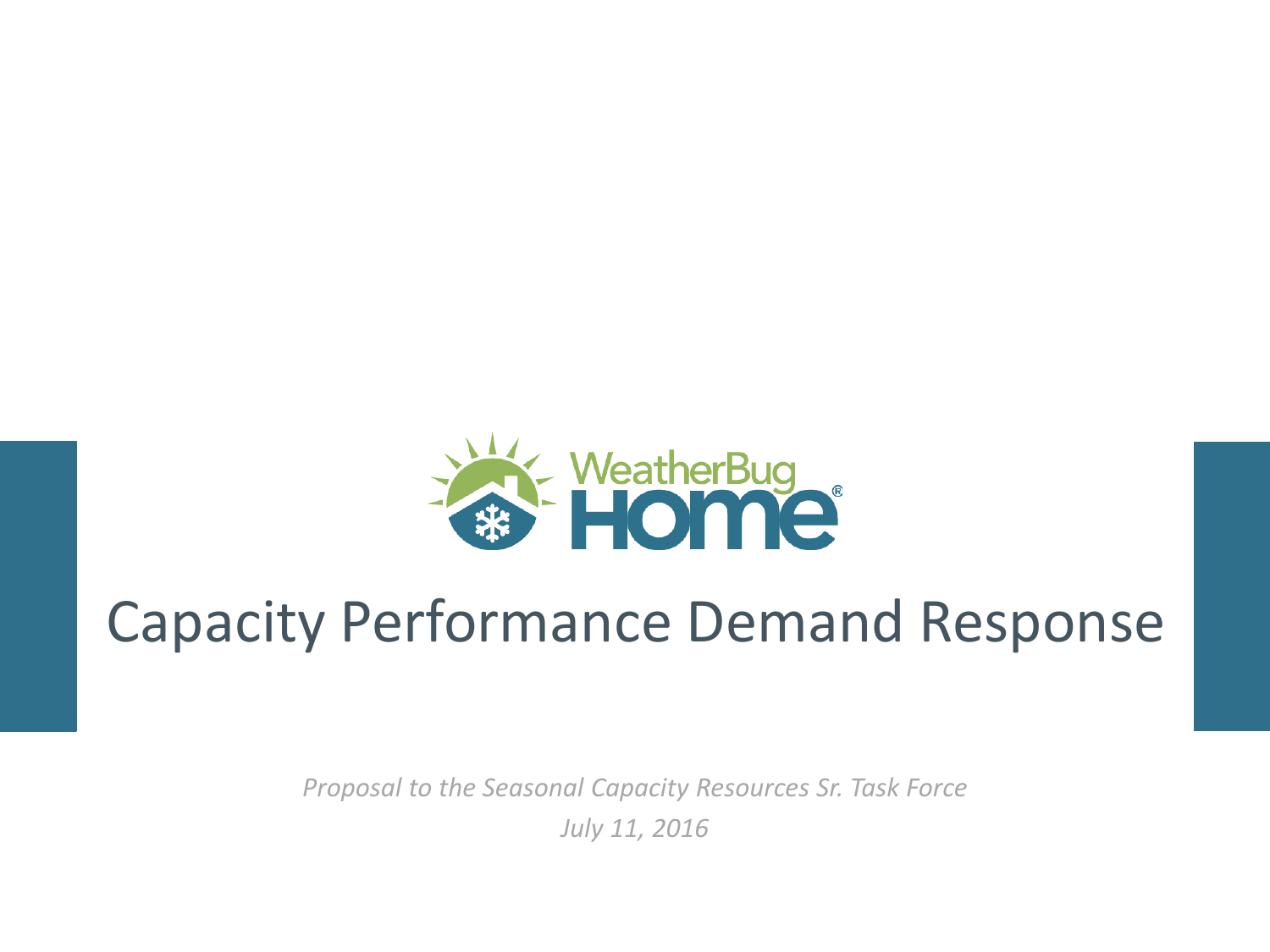#### The Problem

#### Planning Perspective

We have no accurate way to measure the capacity value of winter DR, so we must use a conservative approach.

#### Load/DR Perspective

Capacity Performance DR measurement rules result in loads paying for service they are not taking.

#### Both are correct

Demand Response is undervalued in Capacity Performance because of inconsistences of an annual market with seasonal cost allocation.

Our proposal attempts to resolve this within the Capacity Performance framework.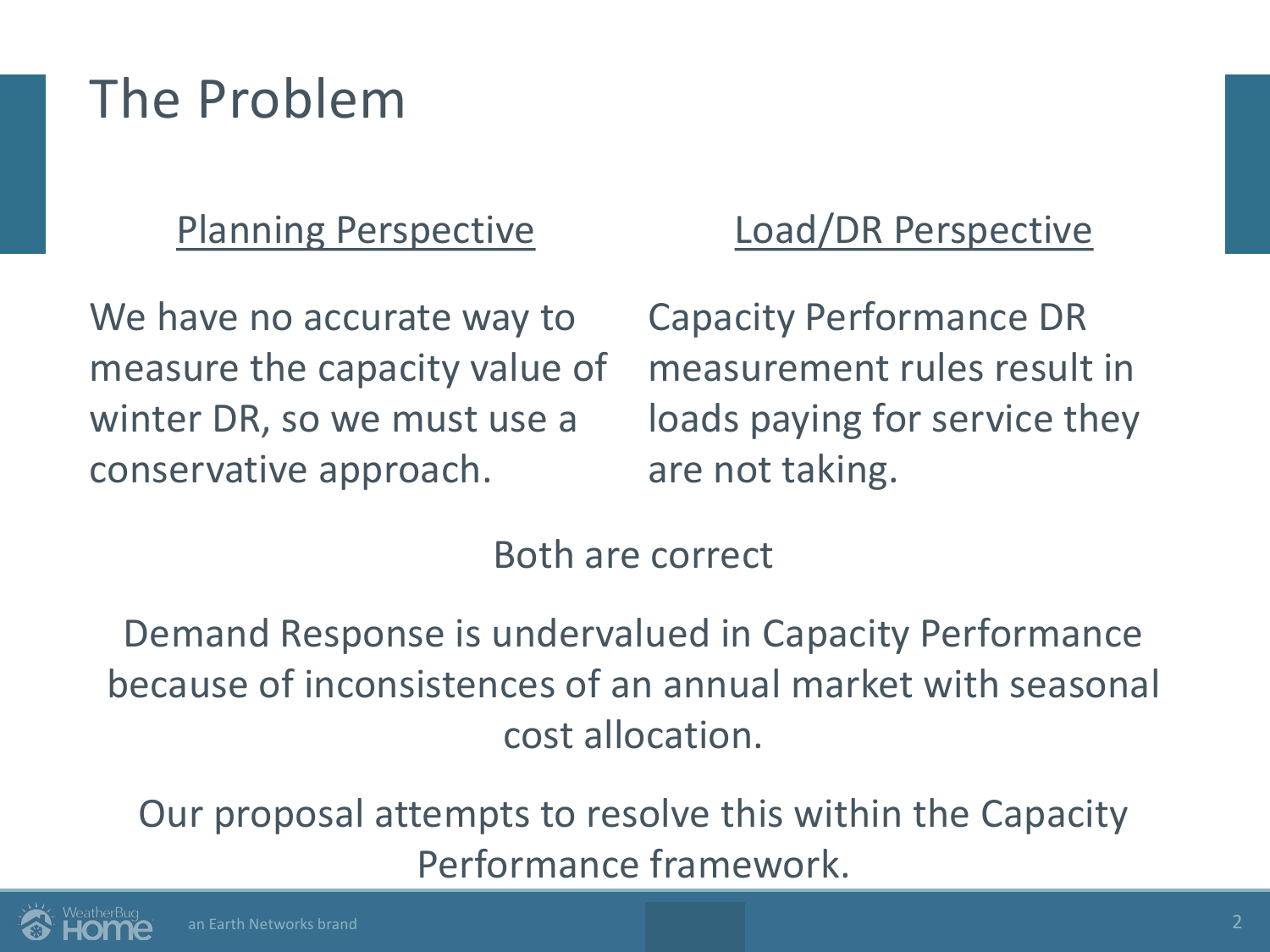# Capacity Value of DR: Planning View

*Demand Response has capacity value when it lowers load below planners' expectations*

The planning process determines how much generation is needed to meet unrestricted load in each LDA.

Since DR displaces generation, the capacity value of a demand resource is the amount that we can be confident it will reduce load below this level.

"The defined value of a demand resource is its ability to reduce consumption from the level that contributed to the reliability requirement."

-- Stu Bresler, comments for PJM at FERC tech. conf., July 29, 2011.

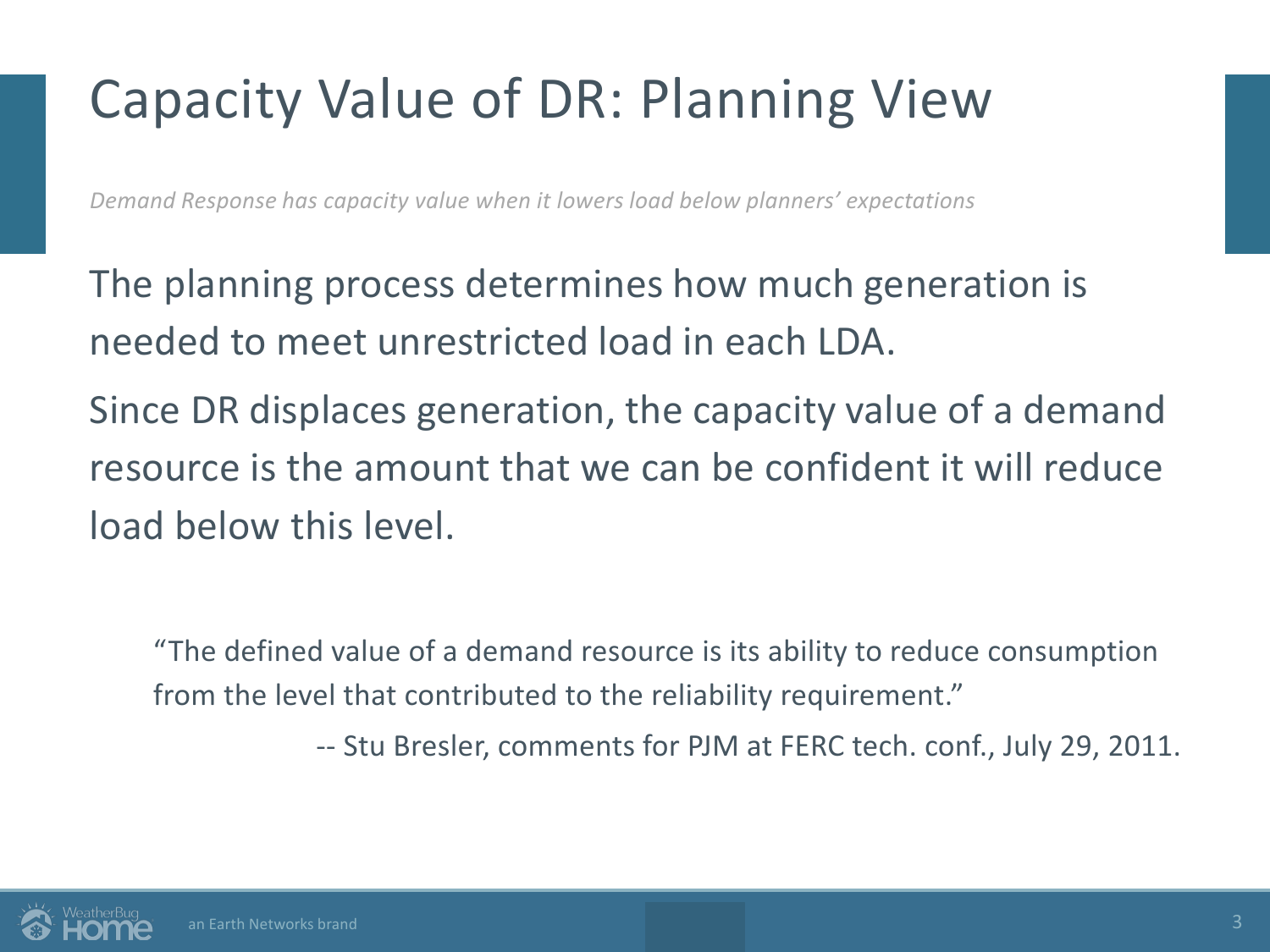# Measuring Summer Capacity Value

*In the summer, PLC is a good approximation of planner's expectiations.*

The difficulty with this is that PJM plans at the LDA level and does not procure capacity for individual loads.

During the summer, PLC "is the best available proxy for the amount of capacity that PJM procures for the customer's use on the peak day of the year."\* This makes FSL the best measure of how much summer DR is reducing zonal load from the planning peak.

"Permitting measurement and compliance by reference to anything other than an end-use customer's PLC makes no sense."

-- PJM, April 7 2011 filing in ER11-3322

*\*FERC, Order Conditionally Accepting Filing After Technical Conference. 137 FERC ¶ 61,108 at 66.*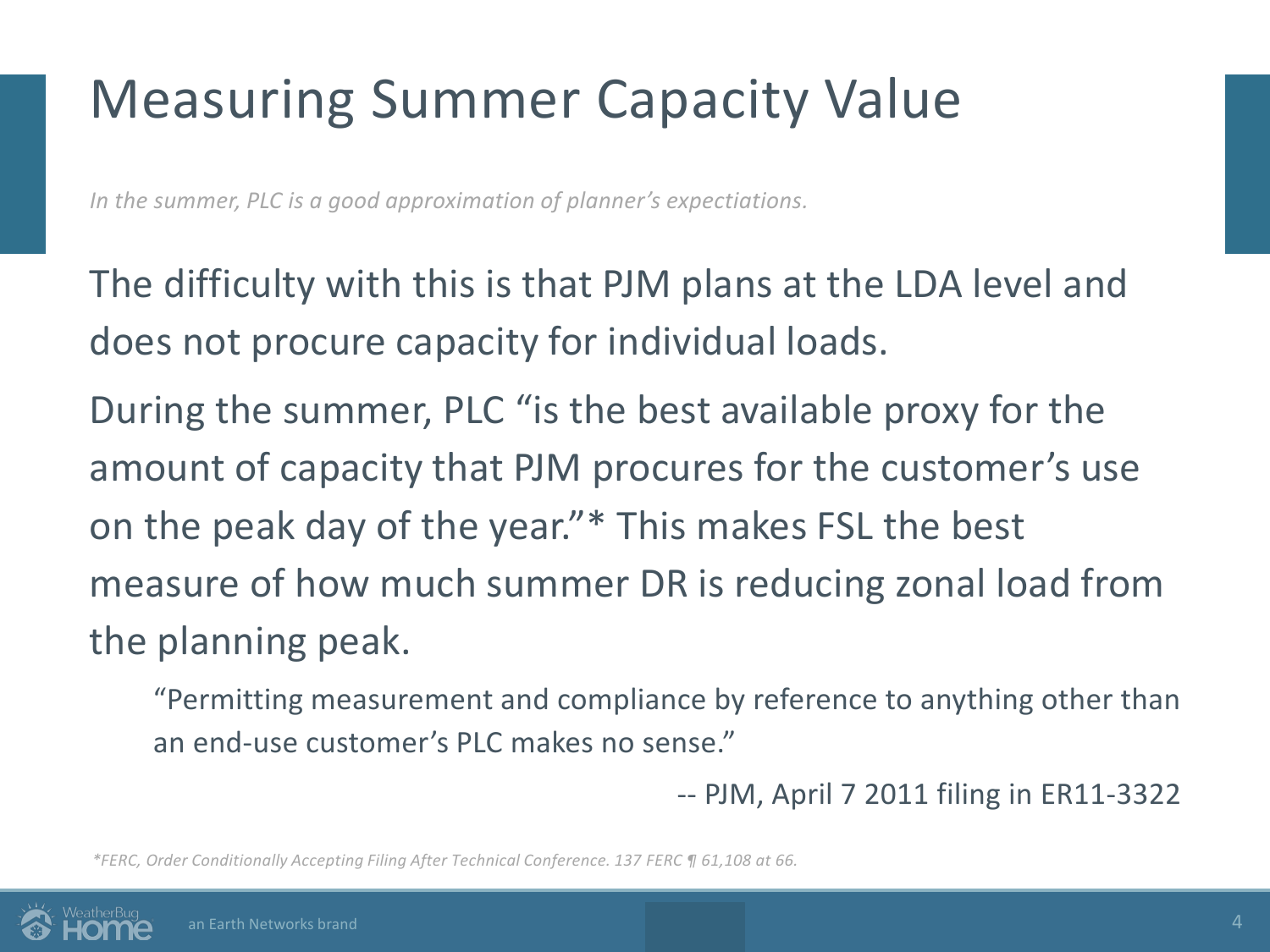#### Measuring Winter Capacity Value

*Annual DR does not play well with summer-only capacity cost allocation*

There is no equivalent of PLC for the winter, and PJM has no visibility into how much capacity each end use customer is using in the winter. This leaves no accurate way to measure the capacity value of DR outside of the summer peak season.

CBL was chosen as a conservative alternative "for reasons of simplicity" and "because real-time energy load reductions are an appropriate basis…under the pay-for-performance paradigm…"

"Accordingly, in the absence of a non-summer equivalent of PLC, an alternative measure of non-summer performance is required. "

-- *Answer of PJM Interconnection*, ER15-623, February 13, 2015.

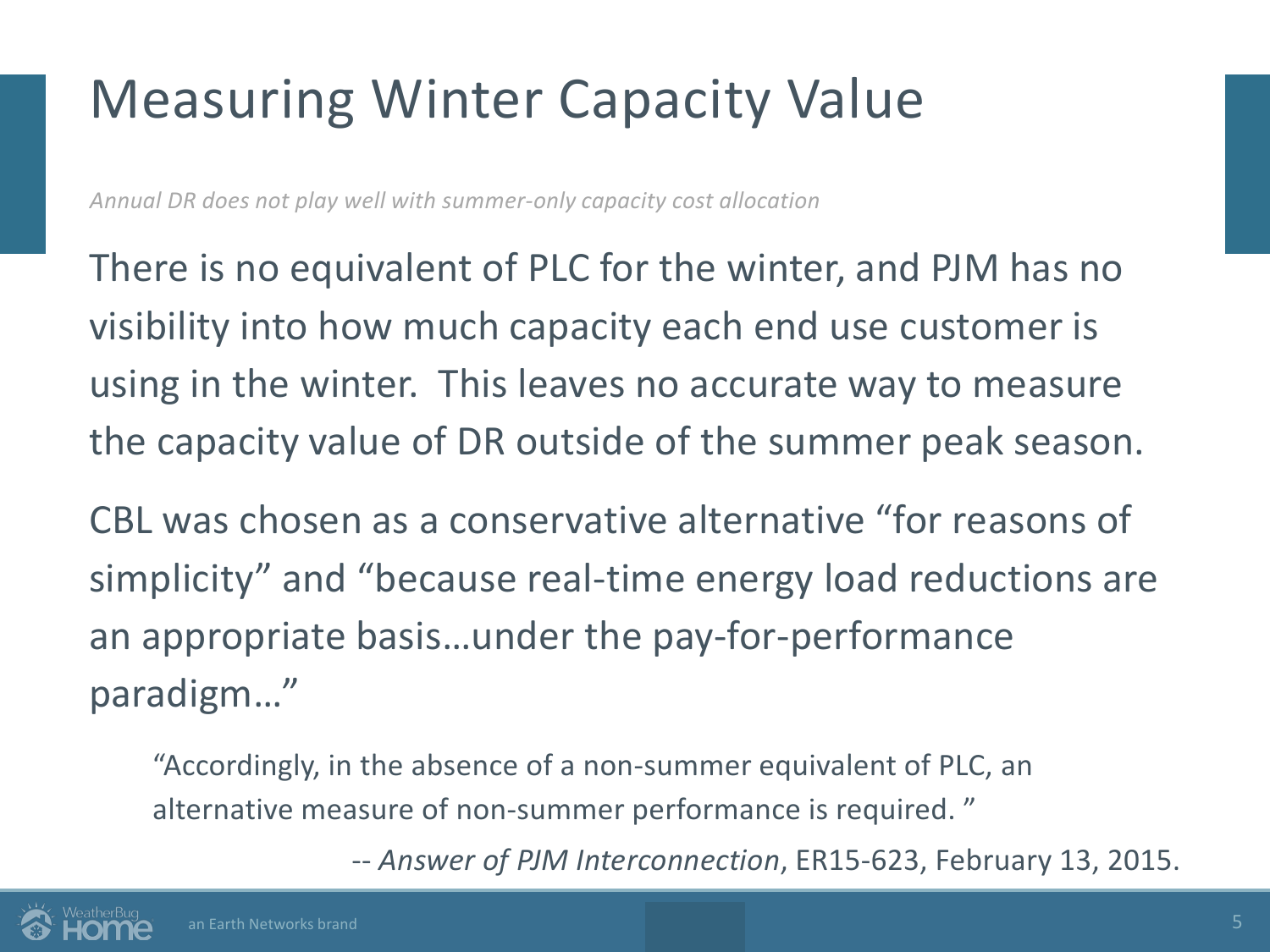### Capacity DR: Load and CSP Perspective

*Demand Response is how customers avoid paying capacity charges on interruptible load*

When an end use customer commits to a Firm Service Level, they are committing to only use that amount of capacity. DR payments are the method by which the customer's capacity bill is adjusted to reflect the actual firm service they take.

"End use customers that sell Demand Resources in the PJM Capacity Market are selling interruptibility. The PJM Load Management Program provides a mechanism for end use customers to avoid paying the Capacity Market clearing price for a defined amount of capacity which they would otherwise pay for and have a right to use, in return for agreeing to not use capacity when it is needed by customers who have paid for the capacity. This is a logical, reasonable and valuable product."

> -- *Comments of the Independent Market Monitor for PJM*, ER11-3322, April 28, 2011.

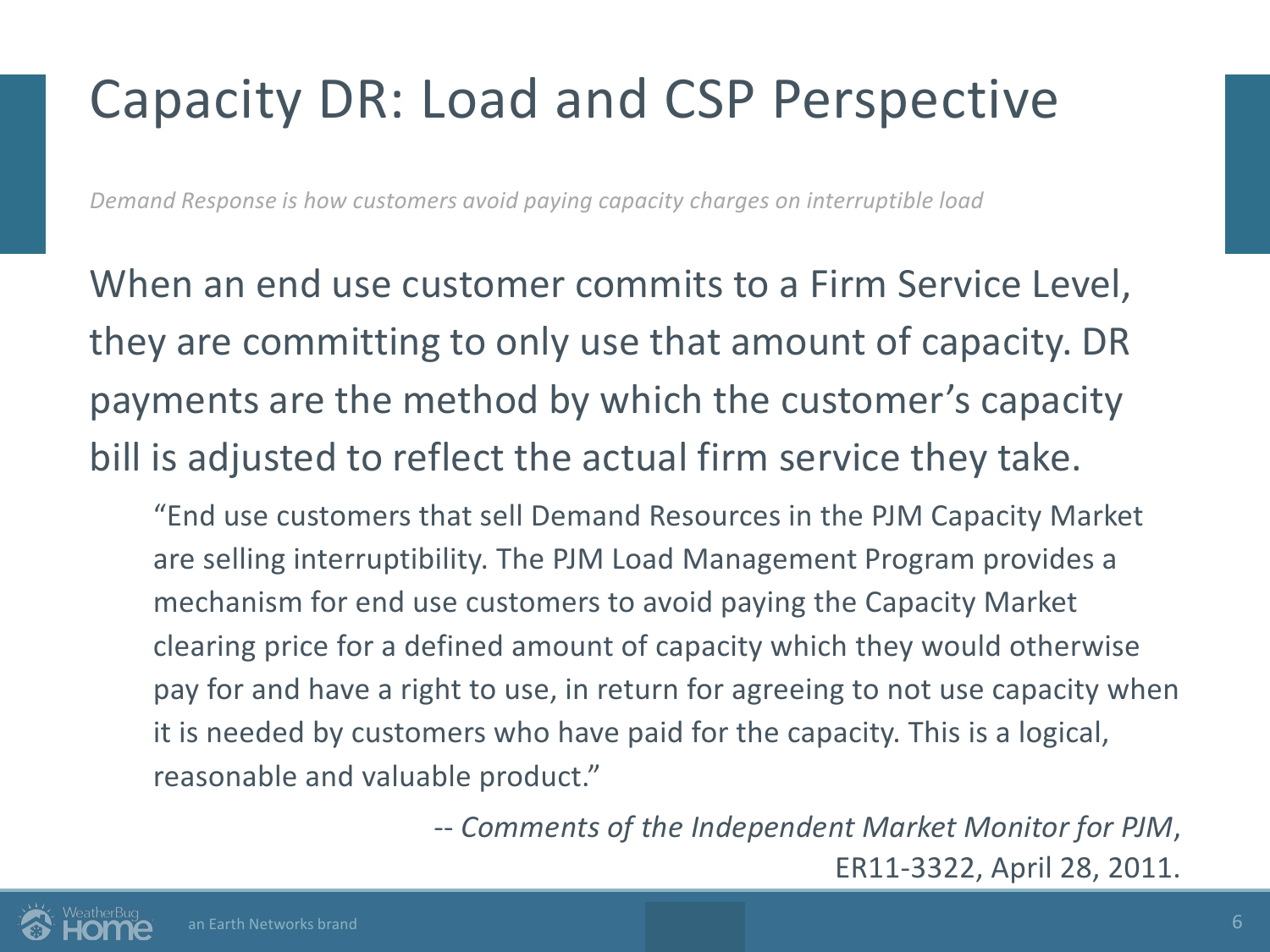## The Problem with CBL

*CBL has no relationship with the amount of capacity a customer buys or should be able to avoid buying.*

Winter baselines generally result in curtailment values that are less than the difference between a customer's PLC and FSL. This results in the customer's net capacity bill being more than their FSL. Demand Response customers end up paying for capacity they do not use.

This excess payment is unavoidable: even a customer, or an entire LSE, who commits to drop entirely off the system whenever needed by setting a zero FSL will still end up paying capacity charges.

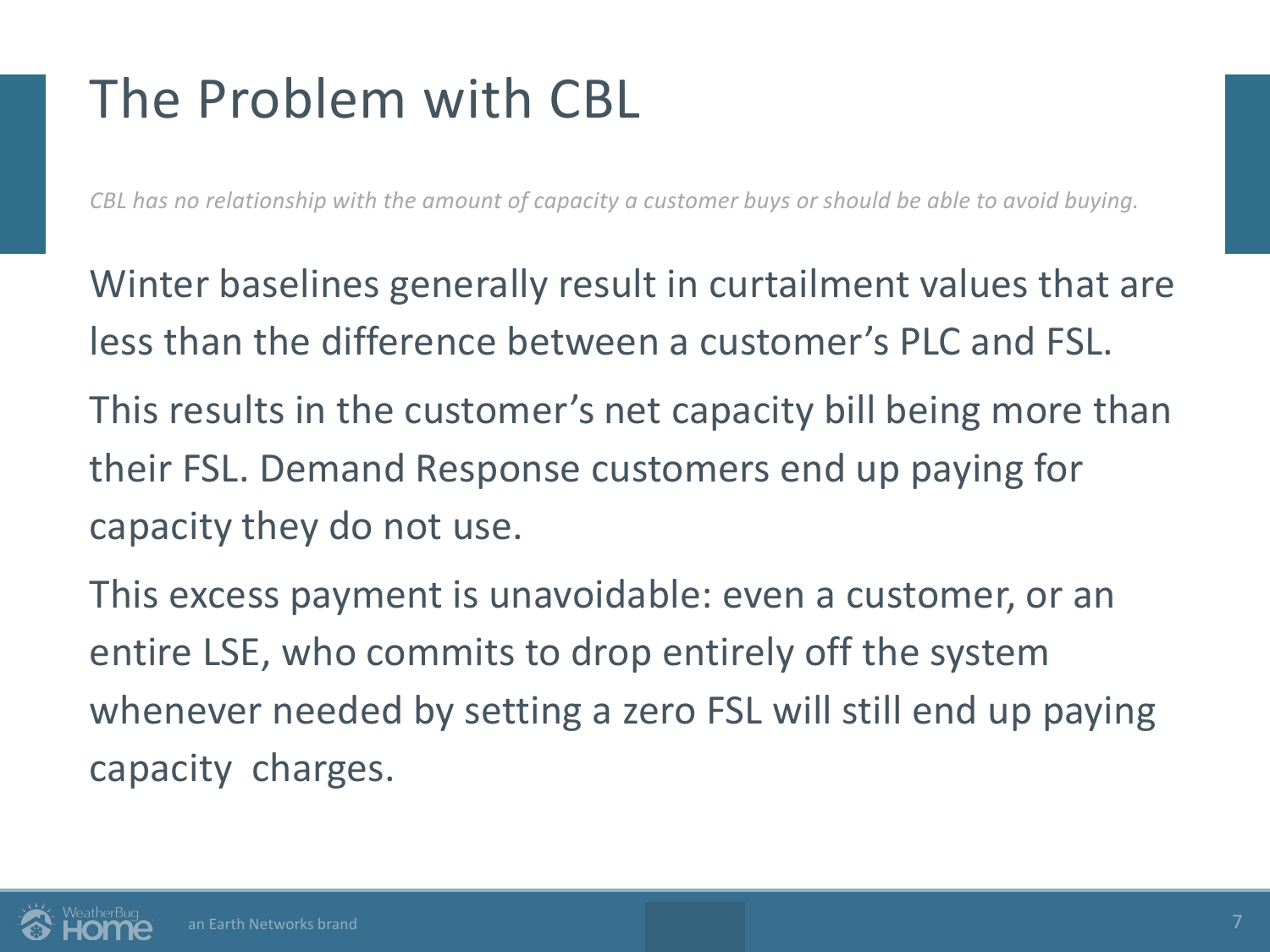#### Residential Example

*Once Base Capacity is gone, customers will be forced to buy their PLC, whether they need it or not*

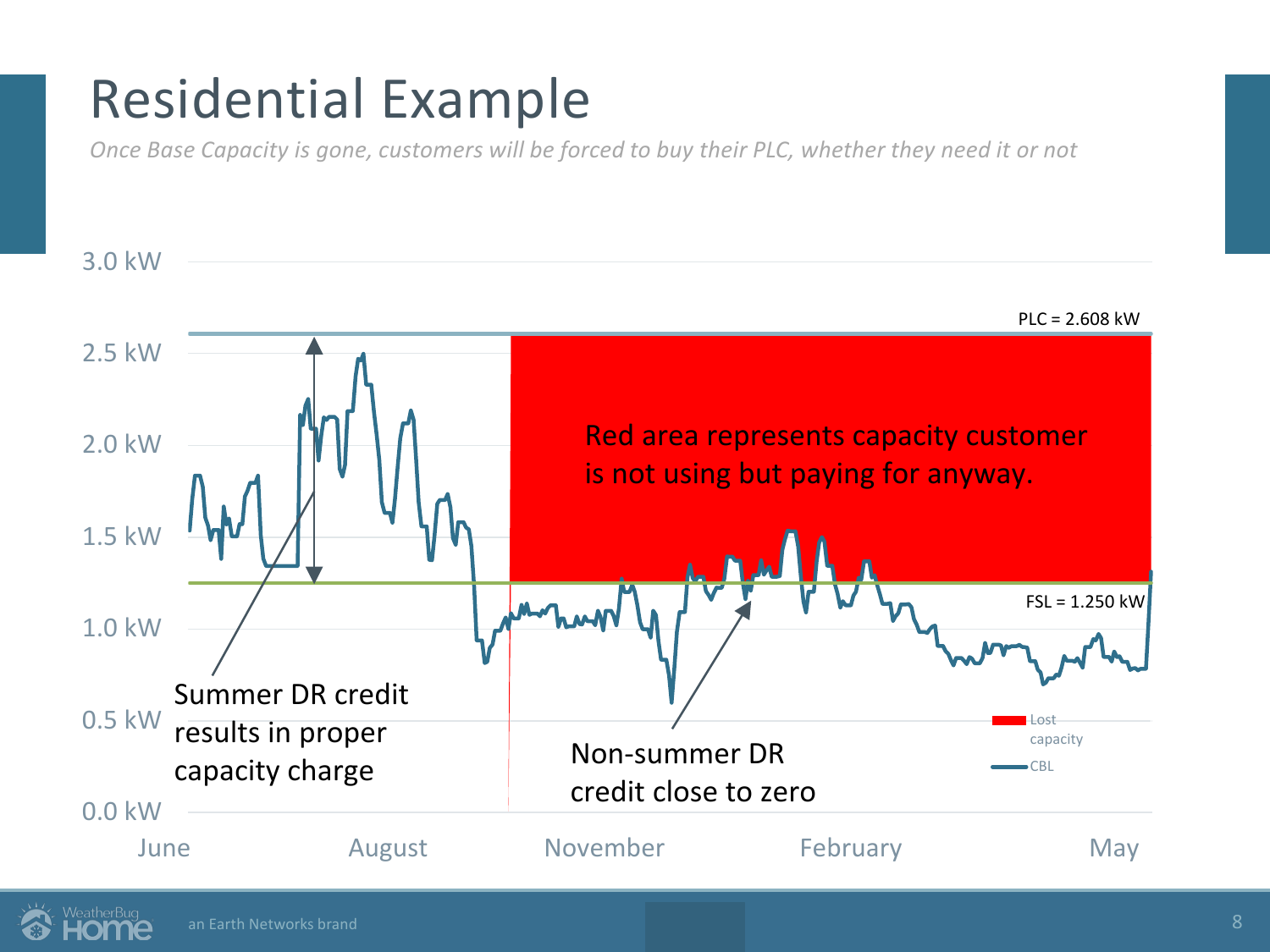# Aggregation is a partial solution at best

*Combining resources can cover over the measurement problems, but only partially and with a cost*

Using a CBL, aggregation of multiple DR sites still runs into the problem that there just isn't enough load in the winter.

- Under CP, significant amounts of winter capacity does not serve load: it either covers for outages or is simply excess.
- This means that no matter how creatively CSPs aggregate customers, they will never be able to fully offset the costs of the capacity they are not using.

Aggregation with other resource types brings its own problems:

- Load is already paying once for capacity; it is unattractive to have to buy the same capacity again simply to avoid paying for what they are not using.
- Revenue split between summer/winter resources will be based on market power rather than reliability value. There are likely to be more stranded summer assets than winter ones, enabling winter peaking resources to simply collect rents.

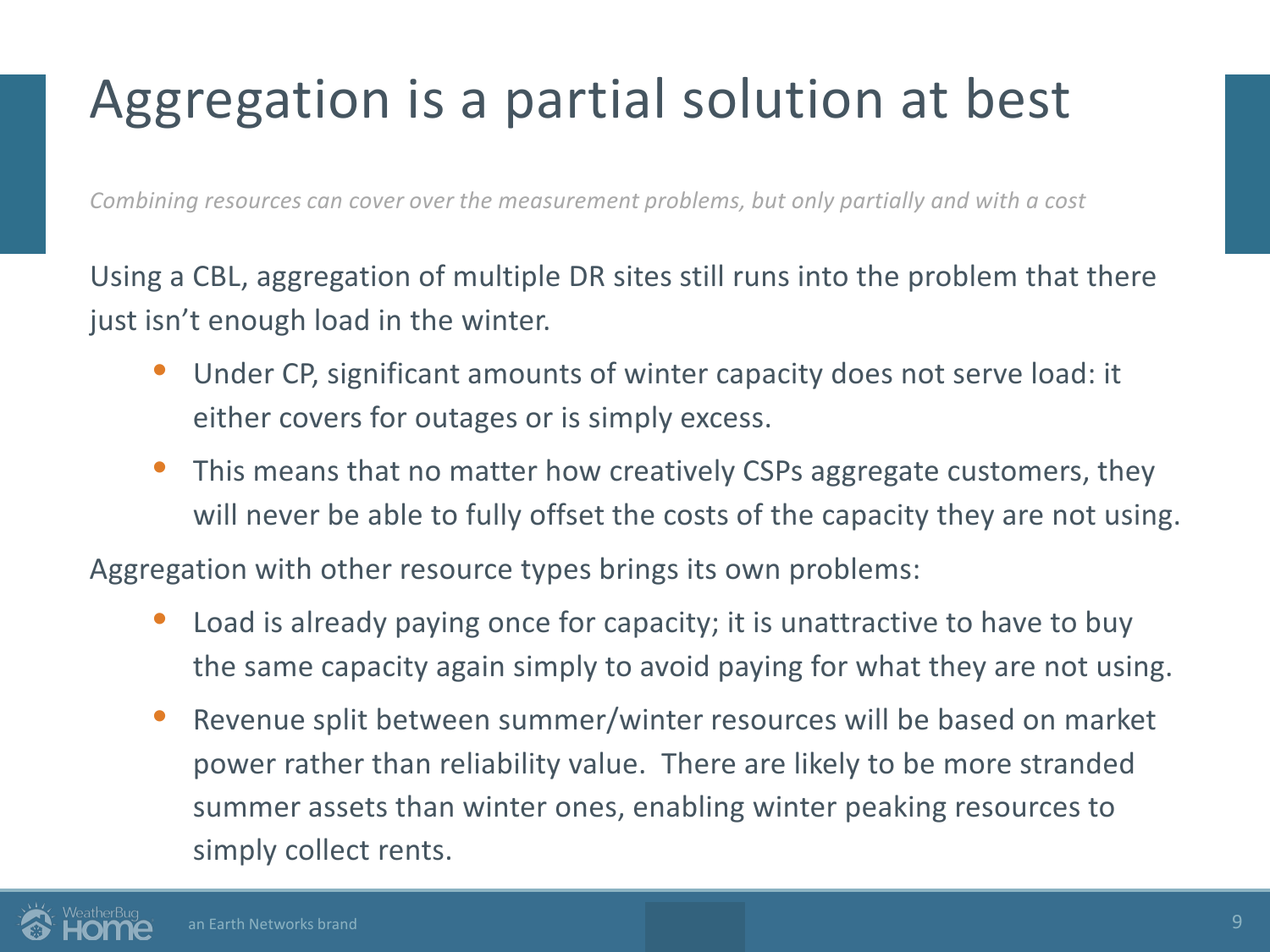#### Customer right to not take service

*The Case of the Missing Capacity*

Living under a "must-buy" requirement, load that wishes to provide DR should expect roughly comparable treatment to other capacity market participants. But:

- Some of the capacity that a summer-peaking load pays for is taken, without compensation, and used to serve winter-peaking loads.
- Customer's demand response capabilities are derated in order to provide free replacement capacity for generators that are on planned outages:

"any seasonal difference in demand is already accounted for in the planned outage schedules that PJM uses in calculating the IRM"

-- *Answer of PJM Interconnection*, ER15-623, February 13, 2015.

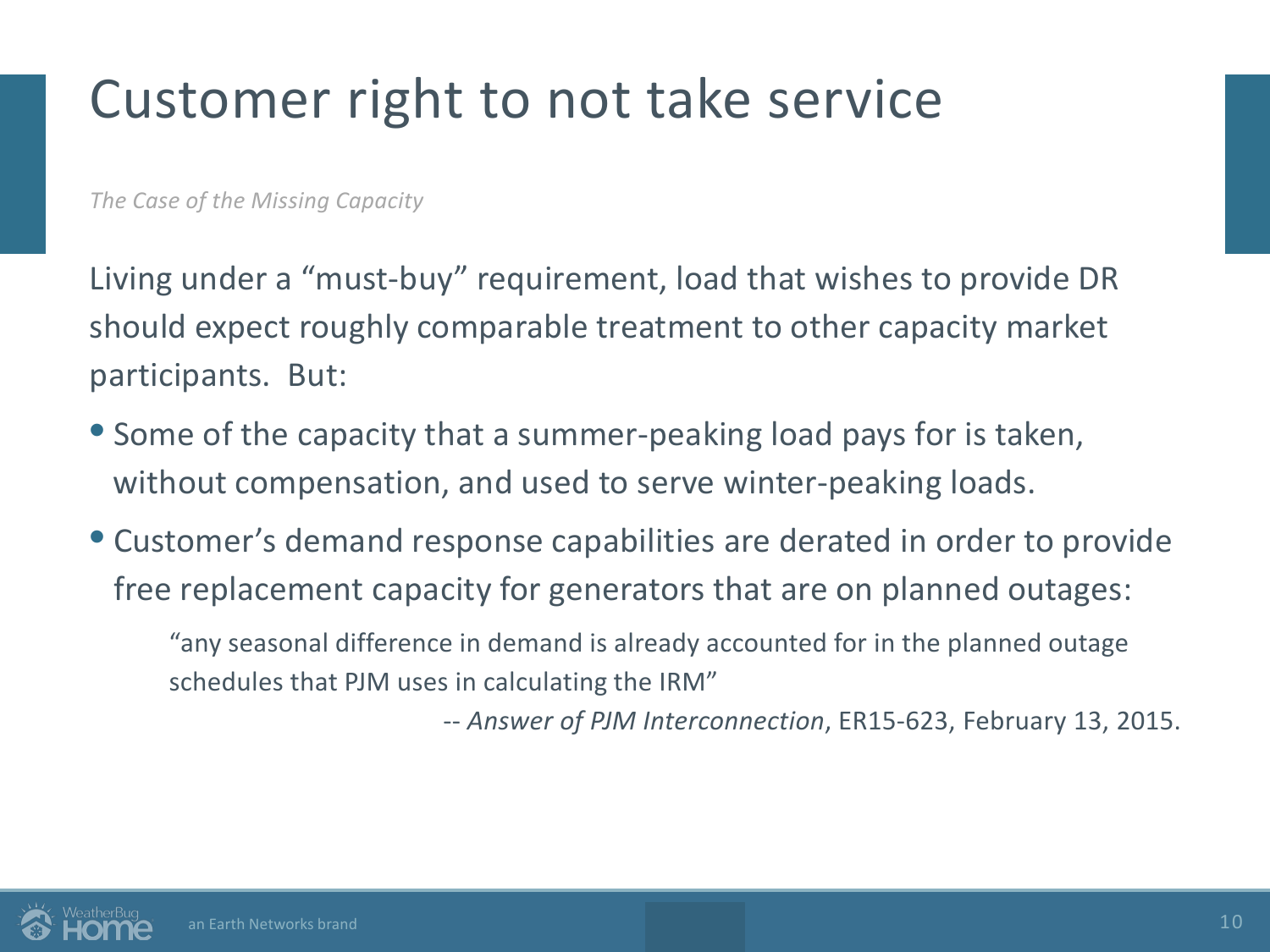## What happened?

*The Case of the Missing Capacity*

Early in the Capacity Performance docket, PJM acknowledged that summer cost allocation might not work perfectly with the year-round CP framework. That issue was deferred to stakeholder discussions, and stakeholders voted not to pursue the matter.

This has left us with a contradiction between CP product definitions and cost allocation: if we measure DR in the way that is consistent with cost allocation, we can't accurately measure its reliability value.

This problem has already been partially solved: the limits on summer limited DR, summer extended DR, and base capacity included methods to incorporate resources with unknown winter capacity value in the market.

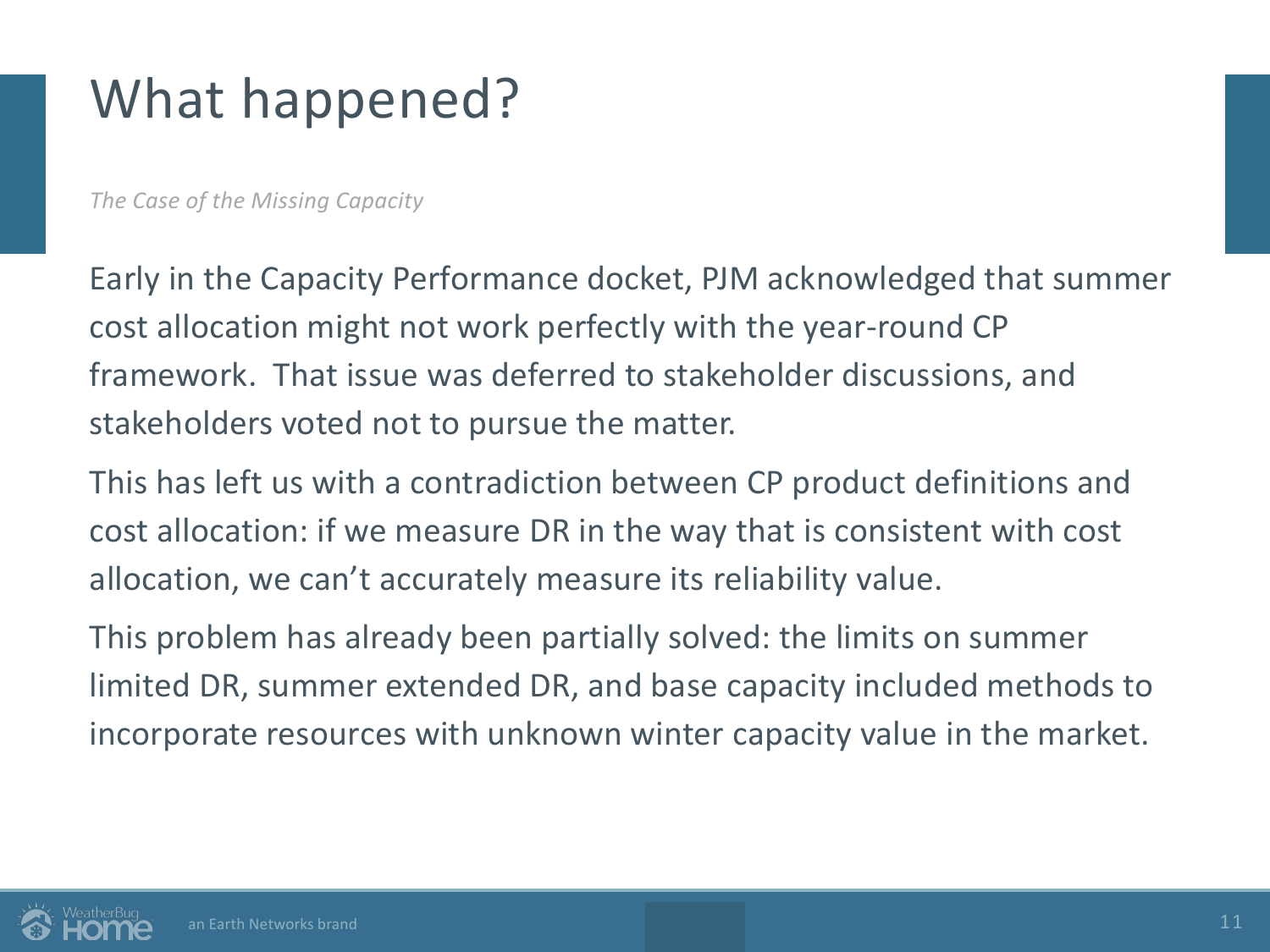# Capacity Performance DR Proposal

*Make M&V consistent with cost allocation; limit quantities to manage planning uncertainty*

- Keep all the existing operational requirements for Capacity Performance DR (CPDR): fullyear obligation, CP penalties, etc.
- Use FSL year-round to measure DR performance; this is the only method that is consistent with cost allocation and does not introduce arbitrary cross-subsidies.
- To accommodate the uncertainty around non-summer load's contribution to capacity needs:
	- Limit the amount of CPDR that can clear an RPM auction using the same methods as used for legacy products. This is not in any way because full year CPDR is a subannual product, but a necessary acknowledgement that stakeholders have declined to address winter cost allocation issues.
	- DR is only eligible for CP bonus payments on the amount that load drop exceeds UCAP obligations as measured using economic baselines.
- Modify some auction parameters to come closer to least-cost solutions (next slide)

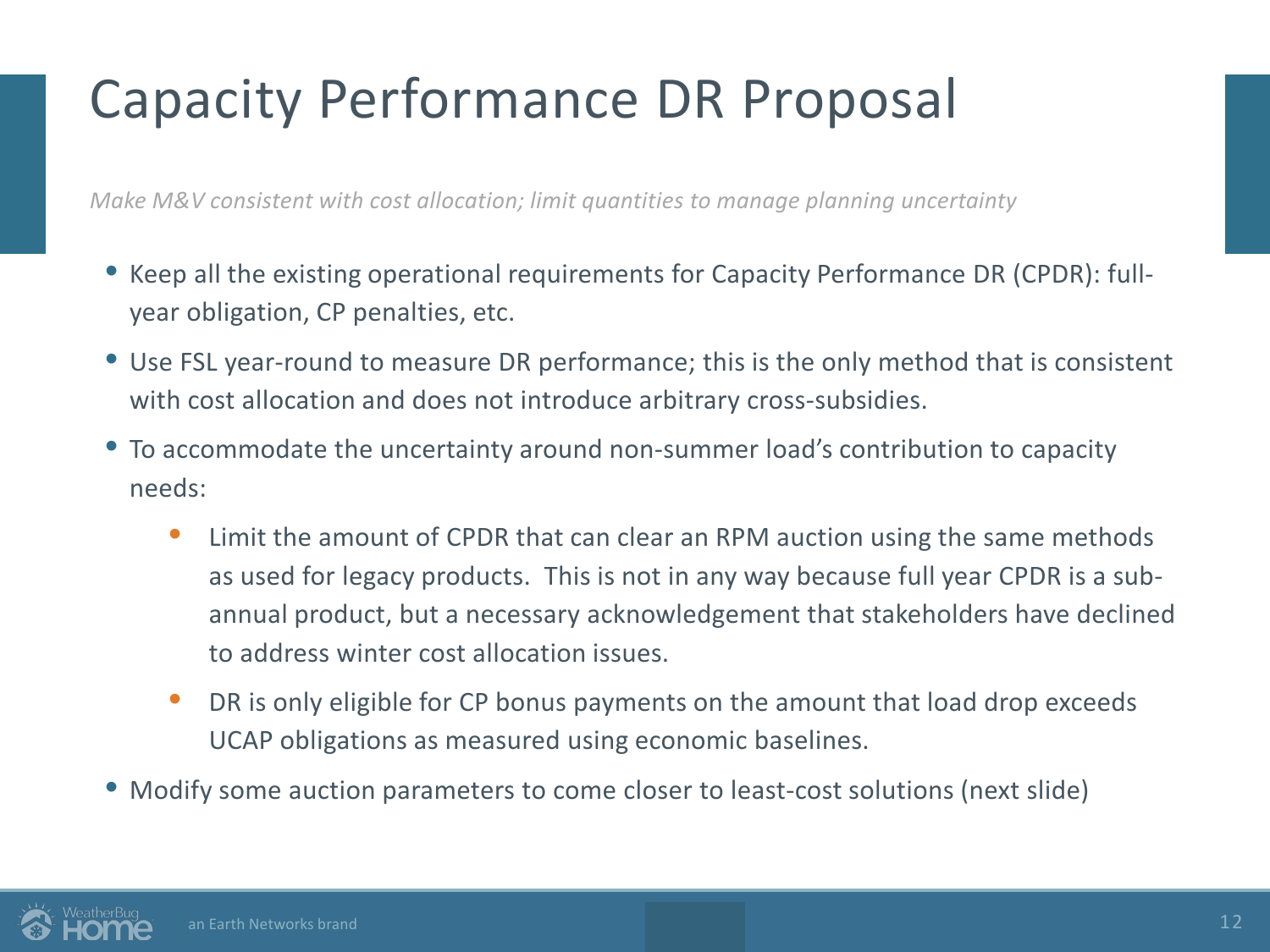## CPDR Auction Changes

*Technical RPM modifications*

- Set the IRM and CPDR caps for a more cost effective balance between winter and summer LOLE.
	- We tentatively propose setting the values to allocate the 10% annual LOLE as 7% summer LOLE and 3% non-summer.
	- We also request that PJM provide analysis as to what the IRM and CPDR caps would be at different summer/non-summer LOLE targets.
- Current auction clearing undervalues constrained resources in constrained LDAs (e.g., Base DR in PEPCO). Such resources should never have a lower price than the same resource type in their parent LDA (Even after PEPCO binds, PEPCO Base DR is still a perfectly good SWMAAC resource and should clear as such.)
- Revisit the discussion of if auctions should clear using the original "minimum required quantities of some resource types" method or the revised "maximum allowed quantities of other resource types" method.
	- In plain English, once minimum reliability targets have been met, what resources should be allowed to provide additional MW?
	- If the marginal reliability value of winter capacity is very low, adding resources with summer value may be more cost-effective.